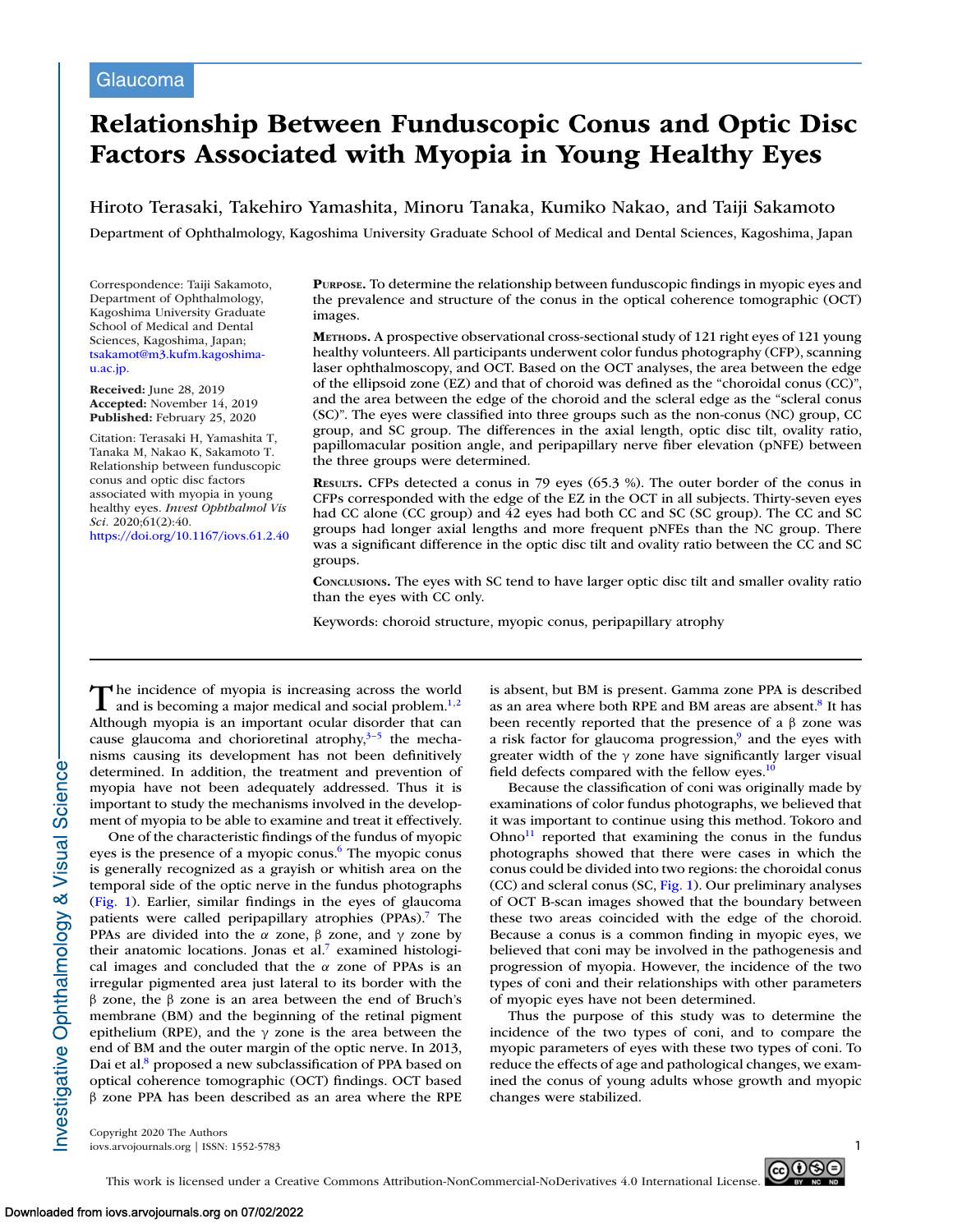<span id="page-1-0"></span>

FIGURE 1. CC and SC determined by OCT. Upper: An eye with a CC (A-D, I). Lower: An eye with both choroidal and scleral coni (E-H, J). White triangles are corresponding positions to the fundus photographs (A, E), scanning laser ophthalmoscopy (SLO) images (B, F), crosssectional OCT images (C, G), and the magnified OCT images (D, H). The Y-scale of the OCT image was 1:1 pixel in C, D, G, and H, and 1:1 micrometer in I and J. Color fundus photographs show that there are two types of coni in a healthy eye. One has a uniform color tone in the conus as in the upper photograph, and the other has a color tone similar to that in the upper eye and a whitish area along the optic nerve. OCT B-scan shows that the conus in the upper case corresponds to the area between the edge of the choroid along with the optic disc and the stump of the ellipsoid zone (CC). In the lower case, there was CC and the conus where the sclera was exposed along the optic disc (SC).

# **METHODS**

#### **Ethics Statement**

All of the procedures used conformed to the tenets of the Declaration of Helsinki. A written informed consent was obtained from all of the subjects after an explanation of the procedures to be used. The study was approved by the Ethics Committee of Kagoshima University Hospital, and it was registered with the University Hospital Medical Network (UMIN)-clinical trials registry. The registration title was, "Morphological analysis of the optic disc and the retinal nerve fiber in myopic eyes" and the registration number was UMIN000006040. A detailed protocol is available at https://upload.umin.ac.jp/cgi-open-bin/ctr/ctr.cgi? [function=brows&action=brows&type=summary&recptno=](https://upload.umin.ac.jp/cgi-open-bin/ctr/ctr.cgi?functionbrows&actionbrows&typesummary&recptnoR000007154&languageJ) R000007154&language=J.

### **Subjects**

This was a cross-sectional, observational study. We initially examined 133 eyes of 133 volunteers who were enrolled between November 1, 2010, and February 29, 2012. The volunteers had no known eye diseases as determined by examining their medical charts, and the data from only the right eyes were analyzed. The eligibility criteria were age  $\geq$ 20 years but  $\leq$ 40 years; eyes normal by slit-lamp biomicroscopy, ophthalmoscopy, and OCT; the best-corrected visual acuity ≤0.1 logarithm of the minimum angle of resolution (logMAR) units; and intraocular pressure (IOP)  $\leq$ 21 mmHg. The exclusion criteria were eyes with known ocular diseases such as glaucoma, staphyloma, and optic disc anomaly; known systemic diseases such as hypertension and diabetes; presence of visual field defects; and prior refractive or intraocular surgery. None of the eyes were initially excluded because of poor OCT image quality caused by poor fixation. Three eyes were excluded due to a superior segmental optic disc hypoplasia, one eye was excluded due to a glaucoma, and three eyes were excluded because of prior refractive surgery. Five other eyes were excluded because of difficulty in assessing the conus. In the end, the right eyes of 121 individuals were used for the statistical analyses.

#### **Measurement of Axial Length and Refractive Error**

All eyes had a standard ocular examination, including slit-lamp biomicroscopy of the anterior segment, ophthalmoscopy of the ocular fundus, pneumotonometric (CT-80, Topcon, Tokyo, Japan) measurements of the IOP, and AL-2000 ultrasonographic (Tomey, Nagoya, Japan) measurements of the axial length. The refractive error (spherical equivalent) was measured with the Topcon KR8800 autorefractometer/keratometer.

#### **Measurements of Optic Disc by OCT**

Color fundus photographs were taken with the TRC-50LX (Topcon). Scanning laser ophthalmoscopy (SLO) images and optic disc cross-sectional images were taken with Spectralis OCT (Heidelberg Engineering, Heidelberg, Germany). The scan pattern was centered on the optic nerve head with a raster pattern of 73 horizontal B-scan spanning 15 degrees without EDI-OCT method. The data for each B-scan were averaged from seven individual B-scans. The operator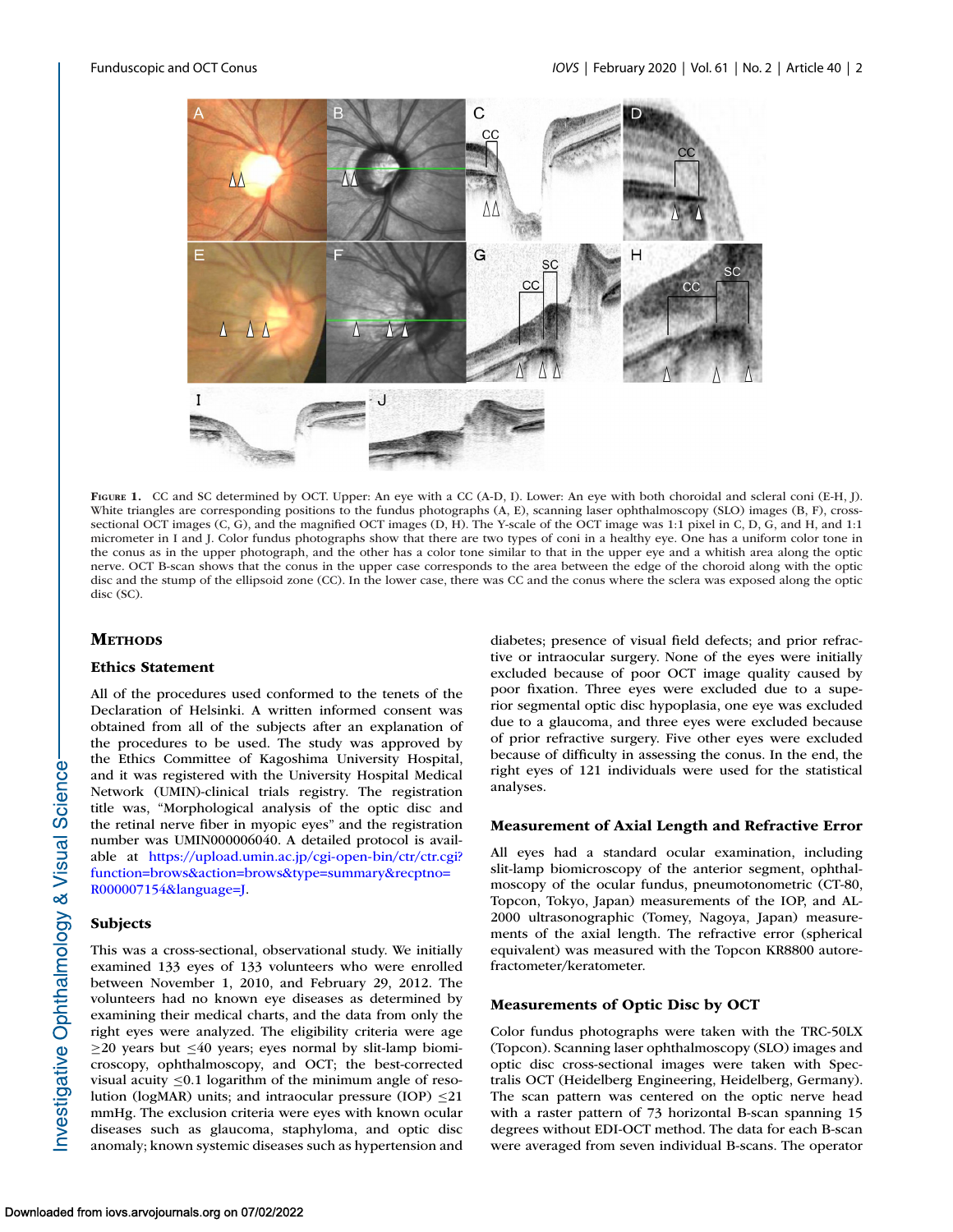<span id="page-2-0"></span>

**FIGURE 2.** Detection of the CC and SC in color fundus photographs and SLO images. Upper: A, B, and C are eyes with a visible border between the CC and SC. Lower: D, E, and F are eyes with no detectable border between CC and SC. White triangles are corresponding positions of the border between CC and SC in the fundus photographs (A, D), scanning laser ophthalmoscopic images (B, E), and cross-sectional OCT images (C, F). The Y-scale of the OCT image was 1:1 pixel.

checked for image quality, including whether the SD-OCT B-scan position was correct in the image frame, centered on the optic nerve head (ONH), and quality score >20. When necessary, images were reacquired. Positional alignment of the color fundus ophthalmoscopic and SLO fundus images was done using Photoshop software (Adobe, San Jose, CA, USA) based on the vascular pattern. Then the positional adjustments of the SLO and color fundus images and the OCT cross-sectional images were made using Spectralis OCT software.

# **Assessments for Existence of Myopic Conus in Color Fundus Photographs**

The presence of a conus was determined by confirming the presence of a parapapillary crescent in the color fundus photographs by two independent examiners (TY and MT). The assessments of the conus were made by the two raters independently. If the raters disagreed, the eye was excluded from the study. Five eyes were excluded because of the disagreement on the presence of a conus between the two masked raters.

# **Detection of Border Between Choroidal and Scleral Edge**

We determined whether the outer border of the conus in the color fundus photographs was coincident with the end of the ellipsoid zone in the OCT images [\(Fig. 1\)](#page-1-0). Based on the OCT findings, the area between the edge of the ellipsoid zone and the edge of the choroid was defined as 'choroidal conus' (CC) and the area between the edge of the choroid and scleral edge as the 'scleral conus' (SC). Then we determined the prevalence of the CC and SC, and the visibility of the border between the CC and the SC in the color fundus and SLO photographs (Fig. 2). This analysis was performed by two independent examiners (TY and MT). If the results did not match, the final classification and subclassification were decided in discussions with a third rater (HT).

# **Determination of Papillomacular Position (PMP), Ovality Ratio, and Optic Disc Tilt**

Color fundus photographs and OCT images were taken at the same time with the Topcon 3D OCT-1000 Mark II (Topcon). The PMP is the angle formed by a horizontal line and a line connecting the optic disc center and the fovea on the color fundus photographs.<sup>12</sup> The ovality ratio was determined on the color fundus photographs as described in detail. $13$  The maximum and minimum disc diameters were measured by a single observer using Photoshop software. We defined the vertically axis of the disc as the longest diameter that was less than 45 degrees of the geometric vertical axis, and the horizontal axis as the longest diameter that was more than 45 degrees of the geometric vertical axis. The ovality ratio was determined by dividing the minimum by the maximum disc diameters. The degree of the optic disc tilt was quantified as we have reported.<sup>13</sup> Briefly, the optic disc tilt was quantified using a sine curve method of the Topcon 3D OCT-1000 Mark II RNFL 3.4-mm circle scan, B scan images (Topcon). The course of the RPE was marked on the B-scan images manually. The coordinates of each pixel were determined automatically using ImageJ software [\(http://imagej.nih.gov/ij/;](http://imagej.nih.gov/ij/) provided in the public domain by the National Institutes of Health, Bethesda, MD, USA). The x and y coordinates of the B-scan images were converted to a new set of x and y coordinates with the center of the wave as the origin. Finally, the converted data were fit to a sine wave equation (y =  $\alpha \times \sin(b \times x - c)$ ) with the curve fitting program of ImageJ. The amplitude of the sine curve a was defined as the degree of the optic disc tilt. We had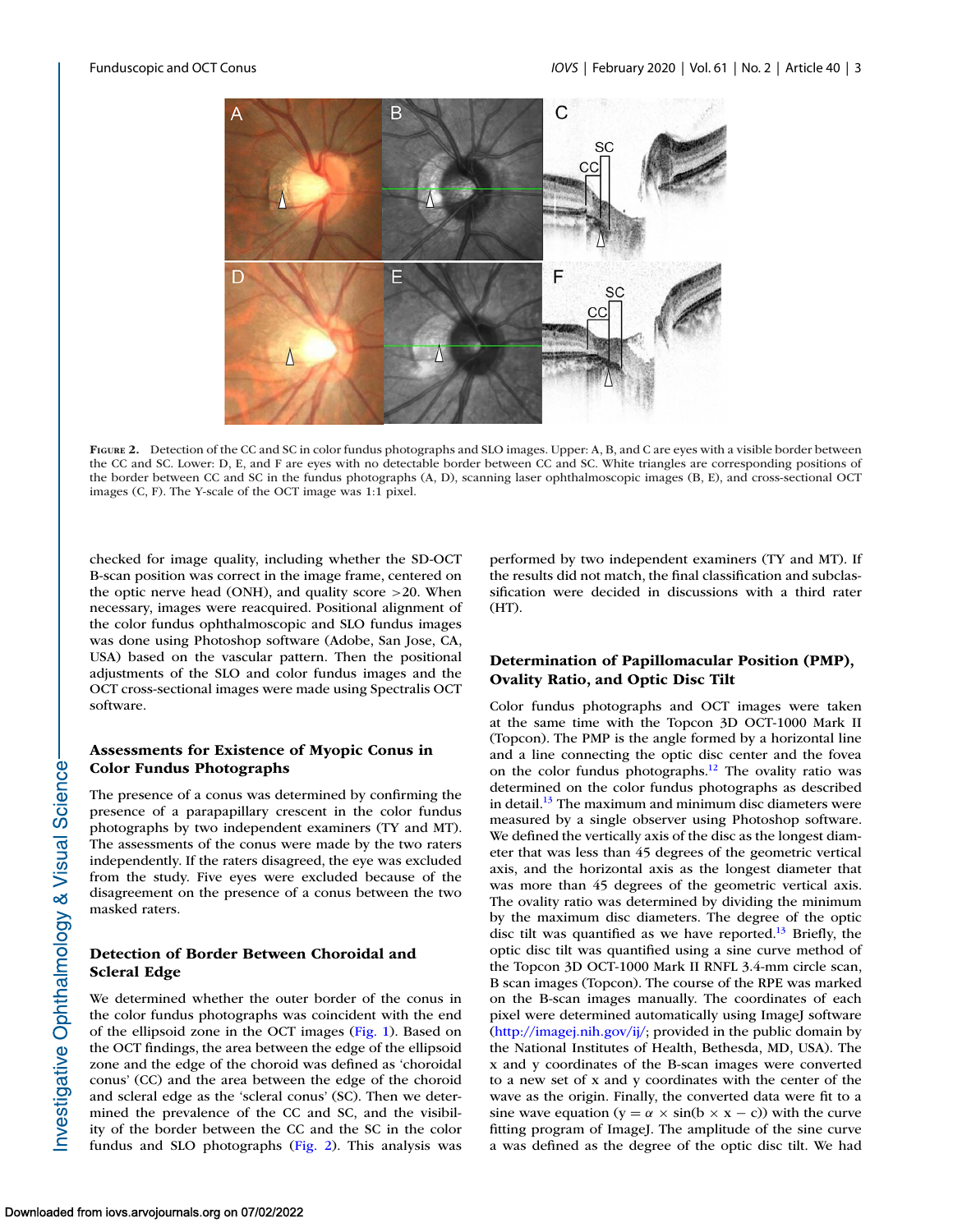

**FIGURE 3.** Classification of CC and SC.

shown the high intratater and interrater repeatability of this method previously.<sup>13</sup>

# **Assessments of Peripapillary Nerve Fiber Elevation (pNFE)**

The pNFE is the elevation of the nerve fiber layer, which is frequently observed in the nasal peripapillary area of the optic disc.<sup>14</sup> The presence of the pNFE was determined by examining the color fundus photographs, SLO images, and optic disc cross-sectional OCT images. The definition of a pNFE was a white-colored tissue similar to the optic disc rim by ophthalmoscopy, tissue on the optic disc rim with a clear inner margin but no clear outer margin by SLO, and an elevated tissue continuous with the optic disc with the same reflectivity as the ganglion cell-inner plexiform layer.

#### **Statistical Analyses**

All statistical analyses were performed with SPSS statistics 21 for Windows (IBM Corp., Armonk, NY, USA), and the statistical programming language R (version 3.0.2, The R Foundation for Statistical Computing, Vienna, Austria). The Kruskal-Wallis 1-way analysis of variance and the Steel-Dwass multiple comparison tests and the Fisher's exact test were used to determine the significant differences of the age, sex, axial lengths, optic disc tilt, ovality ratio, PMP, and pNFE among the non-conus (NC) group, CC group, and SC group.

# **RESULTS**

#### **Classification of NC, CC, and SC**

There were 42 eyes (34.7 %) without a myopic conus, and 79 eyes (65.3 %) with a myopic conus. In eyes with a myopic conus, 37 eyes (46.8 %) had a CC alone, and 42 eyes (53.1%) had a combination of a CC and SC. All of the eyes with SC had a CC. In all 79 eyes, the lateral edge of the conus corresponded with the edge of ellipsoid zone. In the SC group, the border between the CC and the SC was detected in 33 eyes (78.6 %): 29 eyes in the color fundus photographs and 31 eyes in the SLO images. It was difficult to detect the border in the other 9 eyes  $(21.4 %)$  (Fig. 3).

There were 42 eyes (34.7 %) without a myopic conus, and 79 eyes (65.3 %) with a myopic conus. In eyes with a myopic conus, 37 eyes (46.8 %) had a CC alone, and 42 eyes (53.1%) had a combination of a CC and SC. All of the eyes with SC had a CC. In all of the 79 eyes, the lateral edge of the conus corresponded with the edge of ellipsoid zone. In the SC group, a border between the CC and the SC was detected in 33 eyes (78.6 %), with 29 eyes of these in the color fundus photographs and 31 eyes in the SLO images. It was difficult to detect the border in the other 9 eyes (21.4%).

# **Comparison of Ocular Parameters in NC, CC, and SC Groups**

The characteristics of the eyes in the NC, CC, and SC groups are shown in the [Table.](#page-4-0) Among the 121 eyes of myopic subjects (less than –0.5 diopter), there were 66.7% (28/42 eyes) of the individuals in the NC group, 97.3% (36/37 eyes) in the CC group, and 100.0% (42/42 eyes) in the SC group. The age was not significantly different among the three groups ( $P = 0.79$ ). The sex distribution was also not significantly different among the three groups (NC vs. CC group;  $P = 0.47$ , CC vs. SC group;  $P = 1.00$ , NC vs. SC group;  $P =$ 0.48). The refractive error of the NC group  $(-2.35 \pm 3.38 \text{ D})$ was significantly greater than that of the CC group (-5.37  $\pm$ 3.00 D; *P* <0.001) and the SC group (–6.19 ± 2.53 D; *P* < 0.001). There was no significant difference in the refractive errors between the CC and SC group ( $P = 0.38$ ). The axial length of the NC group ( $24.60 \pm 1.30$  mm) was significantly shorter than that of the CC (25.74  $\pm$  1.35 mm; *P* < 0.001) and SC groups  $(25.90 \pm 1.38 \text{ mm}; P < 0.001)$ . There was no significant difference in the axial length between the CC and SC groups ( $P = 0.95$ ). The optic disc tilt in the NC group  $(24.6 \pm 11.2 \text{ pixels})$  was significantly less than that in the CC group (38.6  $\pm$  13.6 pixels; *P* < 0.001) and the SC group (48.5  $\pm$  17.3 pixels;  $P < 0.001$ ). And the optic disc tilt in the CC group was significantly less than that in the SC group ( $P =$ 0.02). The ovality ratio in the NC group (0.96  $\pm$  0.08) was significantly larger than that in the CC group  $(0.88 \pm 0.09)$ ; *P* = 0.001) and SC group (0.84  $\pm$  0.13; *P* < 0.001), and the ovality ratio in the CC group was significantly larger than that in the SC group ( $P = 0.01$ ). The PMP was not significantly different among the three groups  $(P = 0.07)$ . The pNFE was more frequently observed in the CC (22/15) and SC groups (31/11) than in the NC group (6/36) but was not significantly different between the CC and SC groups.

### **DISCUSSION**

Our results showed that myopic coni could be detected in 69.0% of the eyes with CC and SC in the color fundus photographs, and two regions could be distinguished in the OCT cross-sectional images. In myopic eye with refractory less than –0.5 D, 78 of 106 eyes (73.6%) had myopic conus. CC was observed in 36 eyes (34.0%), and SC in 42 eyes (39.6%).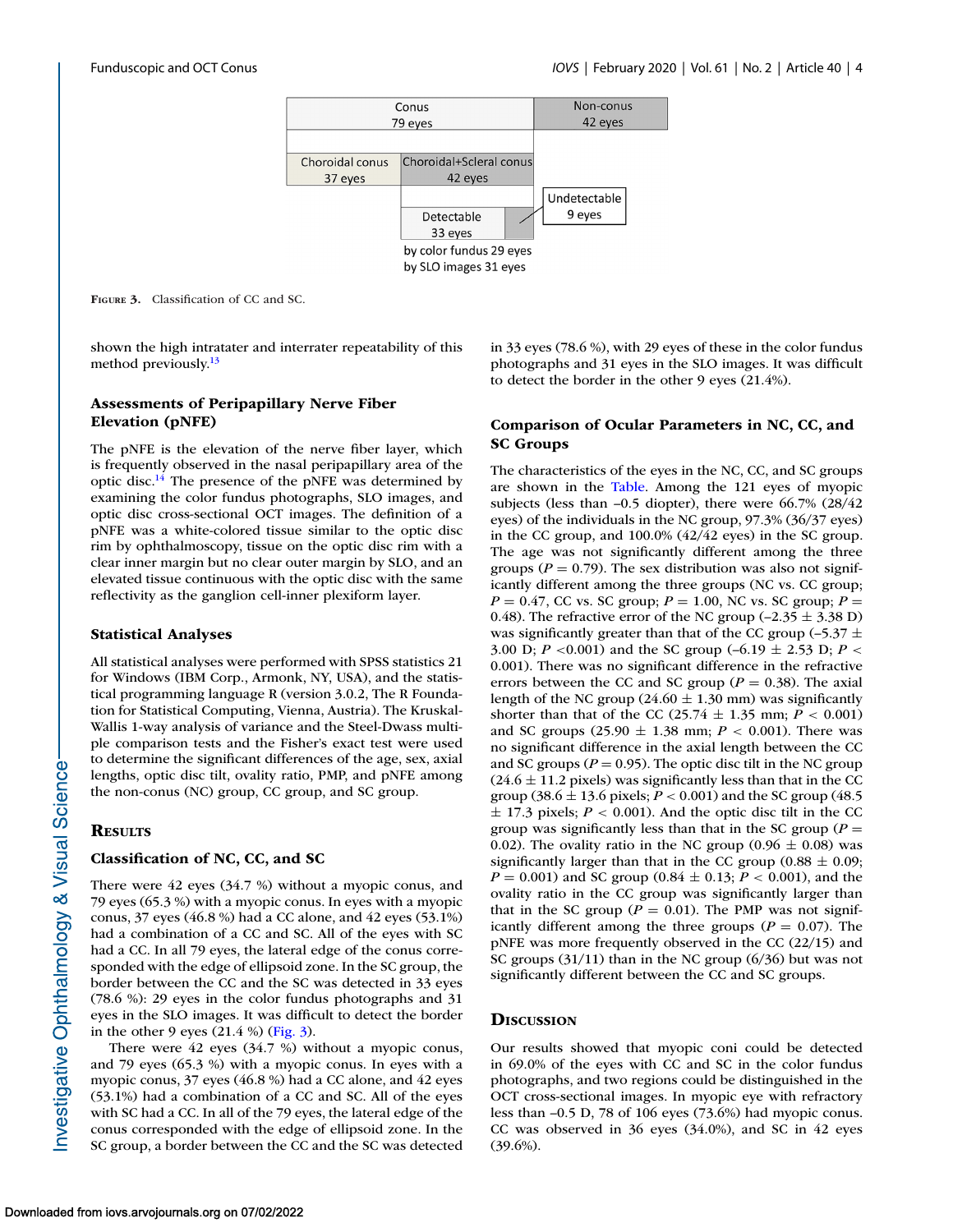#### <span id="page-4-0"></span>**TABLE.** Characteristic of Participants

|                               | <b>Non-Conus</b><br>$(42$ eyes) | Choroidal<br>Conus<br>$(37$ eyes) | <b>Scleral Conus</b><br>$(42$ eyes) | P Value of<br>Kruskal-Wallis<br>or Fisher's<br><b>Exact Test</b> | P Values of<br>Multiple<br>Comparison or<br><b>Fisher's Exact</b><br><b>Test</b> |
|-------------------------------|---------------------------------|-----------------------------------|-------------------------------------|------------------------------------------------------------------|----------------------------------------------------------------------------------|
| Age (years)                   | $26.3 \pm 4.4$                  | $25.6 \pm 3.9$                    | $25.8 \pm 4.0$                      | 0.79                                                             |                                                                                  |
| Sex (men/women)               | 31/11                           | 24/13                             | 27/15                               | 0.61                                                             |                                                                                  |
| Refractive error<br>(diopter) | $-2.35 \pm 3.38$                | $-5.37 \pm 3.00$                  | $-6.19 \pm 2.53$                    | < 0.001                                                          | N vs. $C < 0.001$<br>N vs. $S < 0.001$                                           |
|                               |                                 |                                   |                                     |                                                                  | $C$ vs. $S$ 0.38                                                                 |
| Axial length (mm)             | $24.60 \pm 1.30$                | $25.74 \pm 1.35$                  | $25.90 \pm 1.38$                    | < 0.001                                                          | N vs. $C < 0.001$                                                                |
|                               |                                 |                                   |                                     |                                                                  | N vs. $S < 0.001$                                                                |
|                               |                                 |                                   |                                     |                                                                  | C vs. S 0.95                                                                     |
| Optic disc tilt (pixels)      | $24.6 \pm 11.2$                 | $38.6 \pm 13.6$                   | $48.5 \pm 17.3$                     | < 0.001                                                          | N vs. $C < 0.001$                                                                |
|                               |                                 |                                   |                                     |                                                                  | N vs. $S < 0.001$                                                                |
|                               |                                 |                                   |                                     |                                                                  | C vs. $S$ 0.02                                                                   |
| Ovality ratio                 | $0.96 \pm 0.08$                 | $0.88 \pm 0.09$                   | $0.84 \pm 0.13$                     | < 0.001                                                          | N vs. C 0.002                                                                    |
|                               |                                 |                                   |                                     |                                                                  | N vs. $S < 0.001$                                                                |
|                               |                                 |                                   |                                     |                                                                  | C vs. S 0.01                                                                     |
| PMP (degrees)                 | $5.27 \pm 3.39$                 | $4.86 \pm 3.51$                   | $6.21 \pm 3.15$                     | 0.07                                                             |                                                                                  |
| $pNFE$ (yes/no)               | 6/36                            | 22/15                             | 31/11                               | < 0.001                                                          | N vs. $C < 0.001$                                                                |
|                               |                                 |                                   |                                     |                                                                  | N vs. $S < 0.001$                                                                |
|                               |                                 |                                   |                                     |                                                                  | C vs. S 0.23                                                                     |

C, choroidal conus; N, non-conus; PMP, papillomacular position; pNFE, peripapillary nerve fiber elevation; S, scleral conus.



**FIGURE 4.** Difference between the classic myopic conus in the fundus photographs and β and γ zone of the PPA. The size of the classically defined conus is shown by the length of the red arrow in the color fundus photograph (A). This corresponds to the end of the elliptical area (red arrow head) to the temporal edge of the optic disc (white arrow head) in the SLO (B) and OCT image (C). Between the red and yellow arrow heads is the beta zone and between the yellow and white arrow heads is the gamma zone (yellow arrow) as defined by Jonas et al[.7](#page-6-0) However, the border between beta and gamma zone cannot be seen in the fundus photograph.

In OCT-based definition of SC or CC, the sensitivity of color fundus photograph was 29 of 42 eyes (69.0%) and the specificity was 37 of 37 eyes (100%).The two regions were classified into CC and SC. There were 42 eyes (34.7%) without a myopic conus, and 79 eyes (65.3%) with a myopic conus. In all 79 eyes with a conus, an SC was detected in 42 eyes (53%). Our analyses showed that the eyes with conus had longer axial length and more frequent pNFE than the eyes without conus. In addition, the optic disc was more tilted and elliptical in eyes with an SC than in eyes with only a CC.

The area corresponding to the conus was found to extend from the edge of the ellipsoid zone to the margin of the optic disc. In the area of conus, the OCT measuring light reached the deep layers of the sclera where the brightness of the images was higher than other area [\(Figs. 1,](#page-1-0) [2,](#page-2-0) 4). In the area of the ellipse zone, the OCT measuring light was absorbed by the tissues of the ellipsoid zone, which corresponded with the photoreceptor layer. In the area of the conus, the measuring light reached the sclera owing to the lack of the tissues in the ellipsoid zone. As a result, the white sclera is reflected and the color tone in the conus appears whiter than the surrounding areas by ophthalmoscopy and in the color fundus photographs. The CC appears brownish and the SC appears whitish  $(Figs. 1, 2, 4)$  $(Figs. 1, 2, 4)$  $(Figs. 1, 2, 4)$  $(Figs. 1, 2, 4)$  in ophthalmoscopy and in the color fundus photographs. The brown color is owing to the choroidal pigmentation in the CC, and the white color is owing to the white sclera.

Examinations of the OCT images showed that all eyes could be classified as having a CC and/or an SC. However, the two types of coni could not be easily identified in the fundus photographs and the SLO images in 21.4% of the eyes with CC and SC. The reason for this might be that there were some cases in which the edge of the choroid became thinner gradually, and other cases in which the thickness of the choroid was maintained until just before the edge. In the former case, the edge can be distinguished in the OCT images, but the thickness of the choroid with its brownish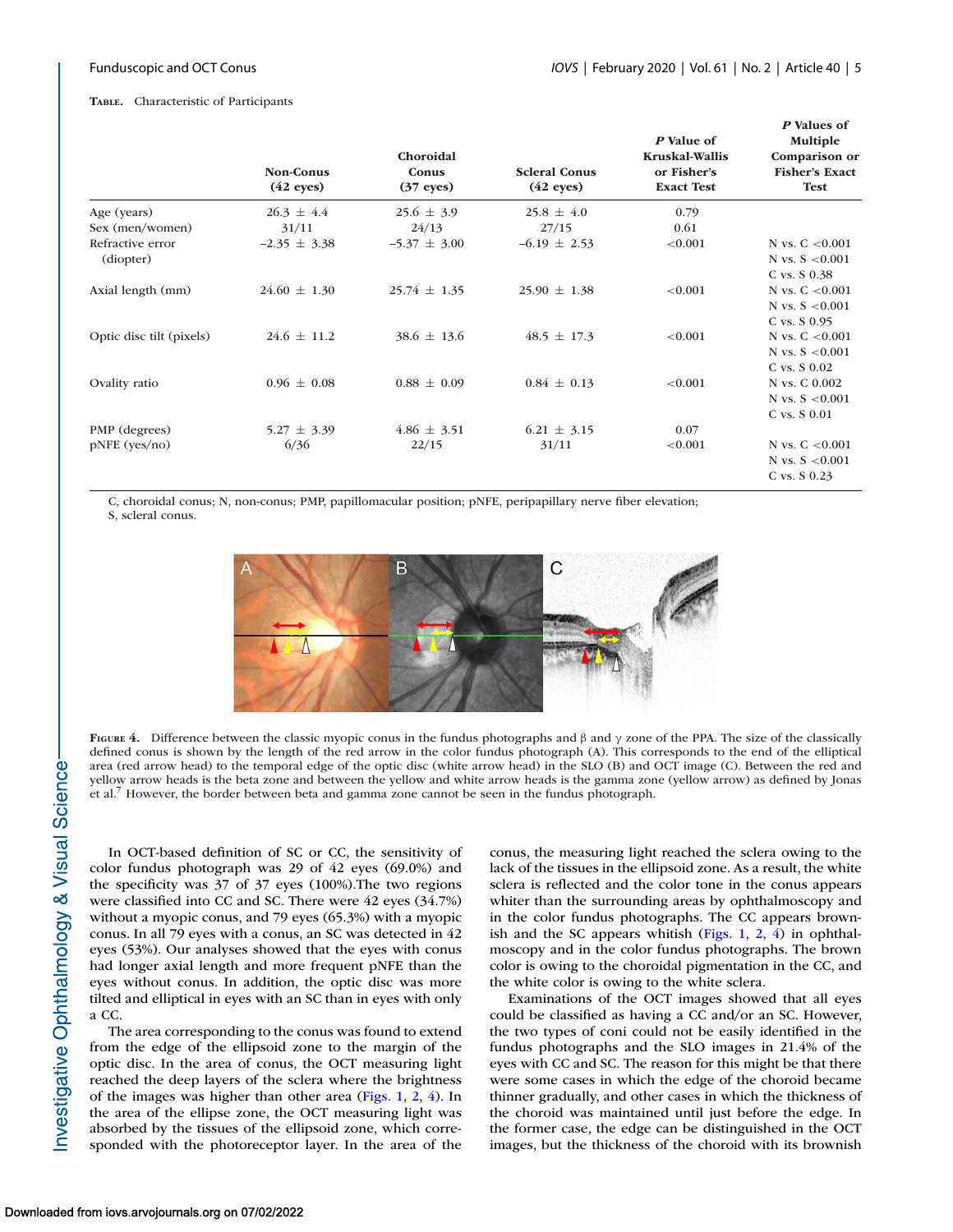pigments decreases gradually. In general, using color fundus photographs, we are able to recognize the difference of some structures only by color. Thus the boundary between the CC and the SC becomes difficult to identify in the fundus photographs. However, in the latter cases, the choroidal thickness, that is, the choroidal brownish pigments, ends abruptly, which enable us to identify the border between CC and SC. This fundamental limitation of the color fundus photographs should be considered to interpret this study.

The eyes with conus tended to have longer axial length, are more myopic, have larger optic disc tilt, smaller ovality ratio, and more frequent pNFE than the eyes without conus. The eyes with both types of coni (SC group) tended to have a larger optic disc tilt and smaller ovality ratio than the eyes with only a CC (CC group). Because an eye with an SC always had a CC, we suggest that the CC develops first, then the SC develops. According to the results of previous studies, a conus occurs from a part of the optic disc associated with an optic disc tilt during the lengthening of the axial length. $15-17$ Therefore it is natural that the optic papilla is more tilted and more oval in the eyes with both CC and SC than in eyes with only a CC.

Although juvenile-onset myopia is thought to be characterized by an elongation of the axial length relative to the anterior refracting elements of the eye, the axial length was not different between the CC group and SC group. Our previous study showed that there were myopic changes even in the eyes with short axial lengths, suggesting that the myopic changes are partly dependent on the nonuniform growth of the posterior segment, such as an oval extension of the eye and local enlargements, such as by a posterior staphyloma.<sup>18</sup> This suggests that it is necessary to evaluate the myopic changes in the ocular fundus not only by the axial length but by these other factors.

Eyes with pNFE have higher myopia, longer axial length, and greater optic disc tilt than eyes with no pNFE. Thus the pNFE is a characteristic finding of myopia.<sup>14</sup> The pNFE was observed more frequently in the CC and SC groups than in the NC group. However, there was no significant difference in the incidence of pNFE between the CC and SC groups. Because there were no eyes with only an SC, we suggest that a conus develops primary as a CC followed by the development of an SC. Thus the proportion of eyes with a pNFE should be more frequent in eyes with an SC. However, this was not the case. This suggests that a pNFE occurs mainly while the CC develops but not when the SC develops. Only the sclera is stretched during the development of the SC, whereas the retina and choroid are stretched during the development of the CC. Thus the pNFE, which is induced by the ocular elongation, might less likely occur during the development of the SC.

Earlier studies attempted to match the development of a conus to the PPA in the fundus photographs and that in the OCT images.<sup>19</sup> There were two difficulties with this method. One difficulty was that some of the funduscopic findings, such as the color of the optic disc and conus, cannot be detected by OCT. Also, some of the OCT findings, such as the BM opening and the scleral edge, cannot be detected in the fundus photograph. $20,21$  A second problem was the age of the participants. A conus is caused by a stretching of the eye during its elongation. However, the PPA is caused by pathological changes and aging. The older population have both a conus and a PPA. As a result, we could not separate the myopic conus, aging PPA, and pathologic PPA.

We examined the relationship of the conus detected in the fundus photographs and the PPA from previous reports. The conus determined in the color fundus photographs includes the β zone (with BM and without the ellipsoid zone) and  $\gamma$  zone (without BM) of the PPA.<sup>7</sup> However, the border between β and γ zones cannot be seen in the fundus photographs [\(Fig. 4\)](#page-4-0). We wanted to determine the myopic changes of the ophthalmoscopic conus and studied only young healthy eyes that did not have aging and pathological effects. We found that the conus observed ophthalmoscopically was clearly judged by the edge of the ellipsoid zone, and the ophthalmoscopic border within the conus was the edge of the choroid. However, the other structures, such as the BM and RPE layer, were not visible in the fundus photographs. $20,21$  These findings suggest that the edge of the ellipsoid zone and occasionally the choroid can be seen but the edges of the BM and RPE are not seen in the fundus photographs. It is possible that the lateral edge of conus corresponds to the edge of the RPE layer because the brownish tone of color, which would be originated from the RPE layer, changes at the lateral edge of conus in color fundus photograph. However, this cannot always be confirmed by the OCT because the OCT reflectivity of the layers, such as RPE and BM within the conus, is usually enhanced owing to the lack of sensory retina. Thus it is difficult to distinguish between the RPE layer and BM without the RPE layer. This is a limitation of the present method.

This study has limitations. First, the study population was made up of young Japanese volunteers who are known to belong to the most myopic group in the world. $^{22}$  Thus our results describe the characteristics of young myopic eyes, but might not necessarily hold for older and nonmyopic populations. However, the reliability of the examination was very high because no pathological factors, such as cataracts or vitreal opacities, were present in these young healthy individuals and their understanding of the purpose of the examinations was high. Second, the narrow range of age prevented an interference by the cohort effects and aging effects. An epidemiologic study should help generalize the present results to other populations. Third, we used the images with the scale of 1:1 pixel, which is a default setting in most of the OCT machines. The error occurs when measuring lengths and angles in OCT images with spatial aspect ratios other than 1:1 micrometer.<sup>23,24</sup> However, it was difficult to detect the borders of CC and SC in the images with the scale of 1:1 micrometer. Thus we used images with the scale of 1:1 pixel in this study. Because we did not analyze the distance and angle in this study, the earlier described problem in the images with the scale of 1:1 pixel were thought to be limited.

#### **CONCLUSIONS**

Outer border of the conus was the end of the ellipsoid zone in all eyes with an ophthalmoscopic conus. The funduscopic conus was clearly divided into a CC and an SC in the OCT images, but not in the color fundus photographs or the SLO images. The eyes with SC tend to have larger optic disc tilt, smaller ovality ratio, and larger PMP angle than the eyes with a CC only. These findings should be considered when assessing conus in normal and glaucomatous eyes.